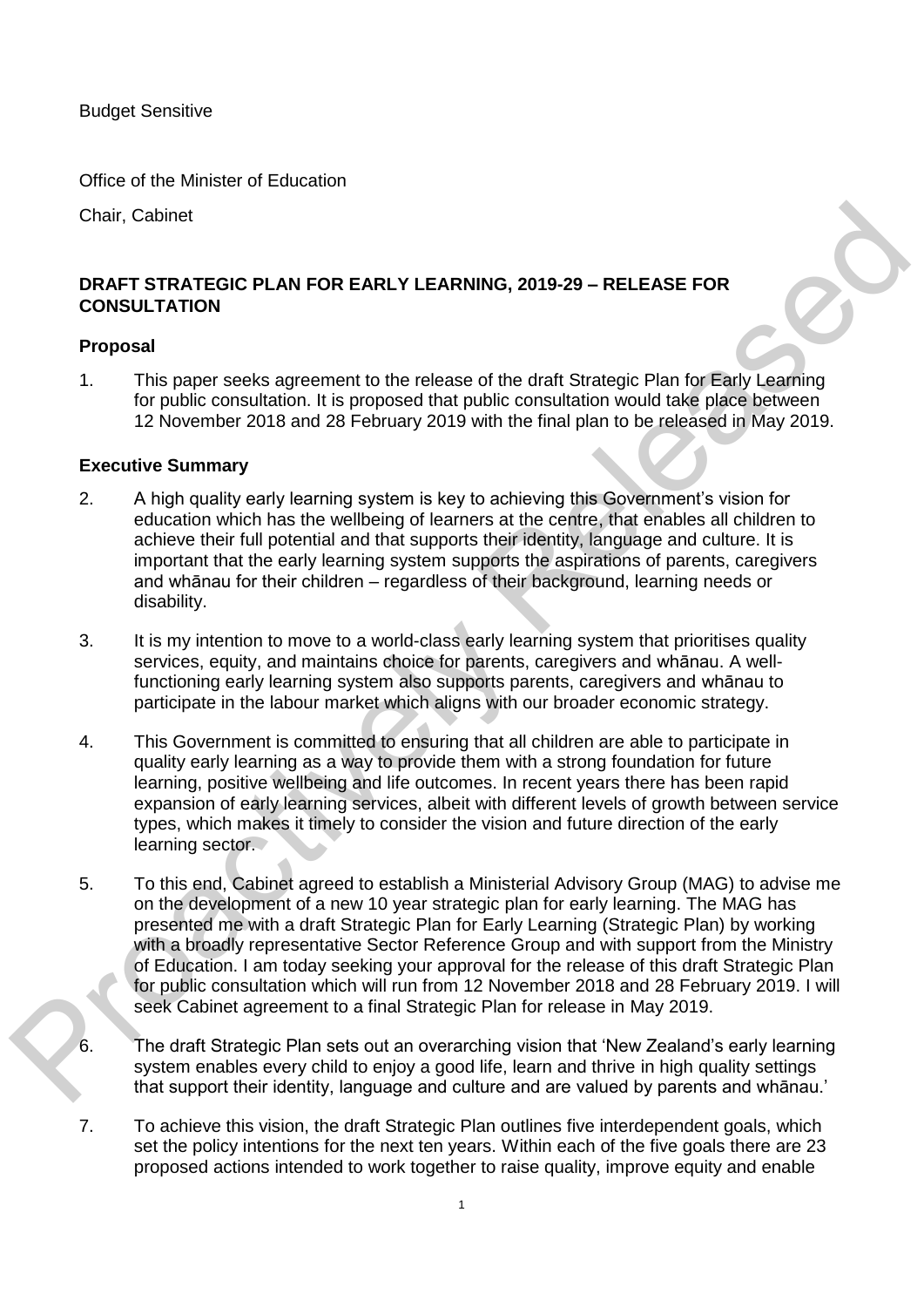choice. The most significant of the recommended actions are the proposals to improve the adult:child ratios, the move towards a 100% qualified teacher workforce in teacher-led centres, and to improve the consistency and levels of teacher salaries and conditions across the early learning sector.

8. This draft Strategic Plan represents an ambitious programme of work over the next ten years which will see some significant changes in the sector, including the increase in demand for qualified teachers. This is why it is proposed that there is a staged approach to implementation to enable effective implementation, including the phasing of funding required, and to enable the sector to respond to the changes and additional workforce demands. The implementation of any of the proposals would be subject to the availability of funding either through reprioritisation from baseline or through the standard Budget process. While there is a risk that some of the proposals may see a reduction in provision in the short term, it is my view that this draft Strategic Plan strikes the right balance between making the changes needed in the sector and the need to calibrate implementation. 3.<br>
This draingy Plain corposes to an anchoising programm of work over the next to maximum of the moment of the moment of the moment of the moment of the moment of the moment of the moment of the moment of the moment of th

## **Background**

- 9. Participation in quality early learning services can play a critical role in improving child wellbeing and providing children with a strong foundation for future learning and positive life outcomes. In recognition of this fact, the previous Labour-led Government released *Ngā Huarahi Arataki – Pathways to the Future* in 2002. *Pathways to the Future* provided direction for the sector by focusing on increased participation in quality ECE services, improving the quality of ECE services, and promoting of collaborative relationships.
- 10. Since then, our knowledge about the conditions under which children prosper has expanded and this broader understanding underpins the forthcoming Child and Youth Wellbeing Strategy. There have also been changes in the provision and use of early learning services. Children's participation in early learning settings has grown, with more children attending early learning at younger ages and for longer hours. The Education Review Office has also noted that there continues to be variability in practice across centres which impacts on the quality of provision.
- 11. The increase in participation has seen a rapid expansion of early learning services, albeit with different levels of growth between service types. For example, home based and education and care services have significantly increased their share of total enrolments while kindergartens and playcentres have decreased their share.
- 12. Parents, caregivers and whānau in urban centres have more service choice than in 2002, with greater diversity of philosophies, languages and operating approaches now available. These have emerged in response to government policies, changing social and economic contexts, cultural and educational aspirations, and parental values.
- 13. These changes, in combination with the previous Government's effective discontinuation of *Pathways to the Future* in 2008 before its vision could be fulfilled, led me to gain Cabinet's agreement to establishment and terms of reference for a MAG in April this year. The MAG was established to assist me with developing a new 10 year strategic plan for early learning [CAB-18-MIN-0119 refers]. The Strategic Plan is a key component of my Education Portfolio Work Programme [CAB-18-MIN-0024 refers].
- 14. I seek a Strategic Plan that reinstates a shared vision and road map for the early learning sector. By doing this I expect the Strategic Plan will actively contribute to all children being able to access genuine opportunities for high quality learning and development. The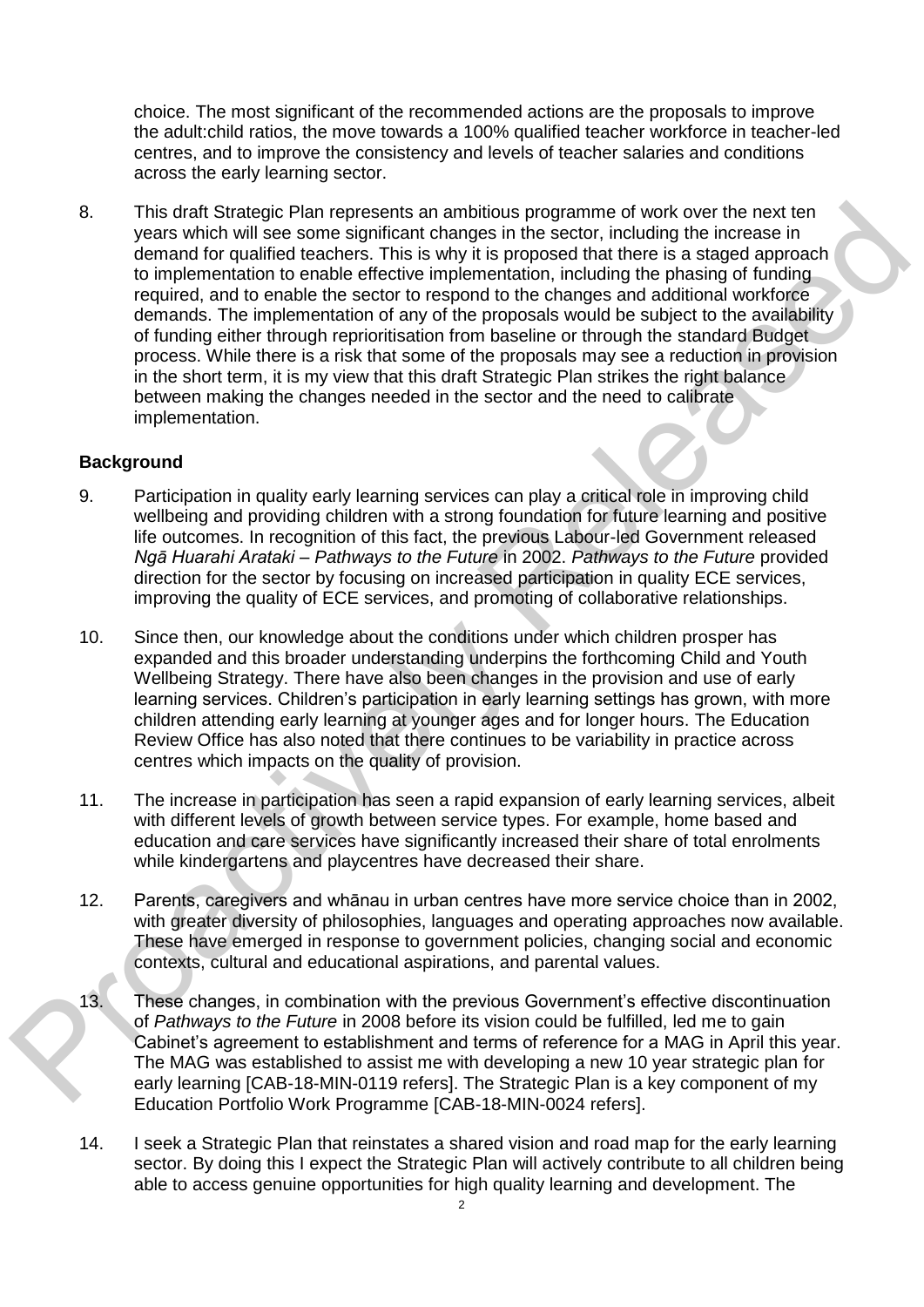Strategic Plan will need to better focus public investment so we have a world-class early learning sector that prioritises quality services, equity of provision and maintains choice for parents, caregivers and whānau.

15. I am aligning the Strategic Plan with the other parts of my Education Work Programme to ensure that all aspects of the system work in an integrated way to ensure success and support the aspirations of children, students, families and whānau. The Strategic Plan will also align with the forthcoming Child and Youth Wellbeing Strategy, and in particular make a significant contribution to outcomes under the 'Children and young people are learning and developing' domain.

## **The MAG's development of the draft Strategic Plan for Early Learning**

- 16. The MAG has developed a draft Strategic Plan by working with a broadly representative Sector Reference Group and with support from the Ministry of Education. The Reference Group includes members from the Ministry's formal early learning stakeholder group, the Early Childhood Advisory Committee, as well as ECE sector academics. The development of the draft Strategic Plan has been an iterative and collaborative process and I have appreciated the opportunities to engage with the process. ensus that all aspects of the system work in an integrated way to ensure success and<br>support the aspirations of children, students, families and whanau. The Strategic Plan will<br>also align with the forticoming Child and You
	- 17. The MAG also had access to the findings of the Education Summits and the National Conversation, received public submissions including responses from an online survey on early learning, and undertook targeted stakeholder engagements. The online survey received almost 2,500 responses. The survey summary of these responses provided useful input for the MAG to consider.
	- 18. The MAG has now presented me with its draft Strategic Plan. I am broadly satisfied with the MAG's work and now seek Cabinet's agreement to release it for public consultation before it is finalised early next year

## **Strategic Plan for Early Learning – 2019-2029**

19. The draft Strategic Plan sets out an overarching vision that:

*'New Zealand's early learning system enables every child to enjoy a good life, learn and thrive in high quality settings that support their identity, language and culture and are valued by parents and whānau.'*

This statement recognises that every child is a precious taonga. It is critical that New Zealand's early learning system treats children as taonga, meaning they should expect to receive consistently high quality experiences in whichever setting is chosen by parents, caregivers and whānau.

20. To achieve the vision, the draft Strategic Plan outlines five interdependent goals, which set the policy intentions for the next ten years. Within each of the five goals there are 23 proposed actions intended to work together to raise quality, improve equity and enable choice. The draft Strategic Plan is attached in Appendix one.

*Goal One: Raising quality for children by improving regulated standards* 

21. The importance of the first 1,000 days of a child's life, particularly for brain development, is well-established. This is why the proposed Child and Youth Wellbeing Strategy has a priority that 'children experience best development in their first 1000 days, safe and positive parenting, birth and responsive parenting'.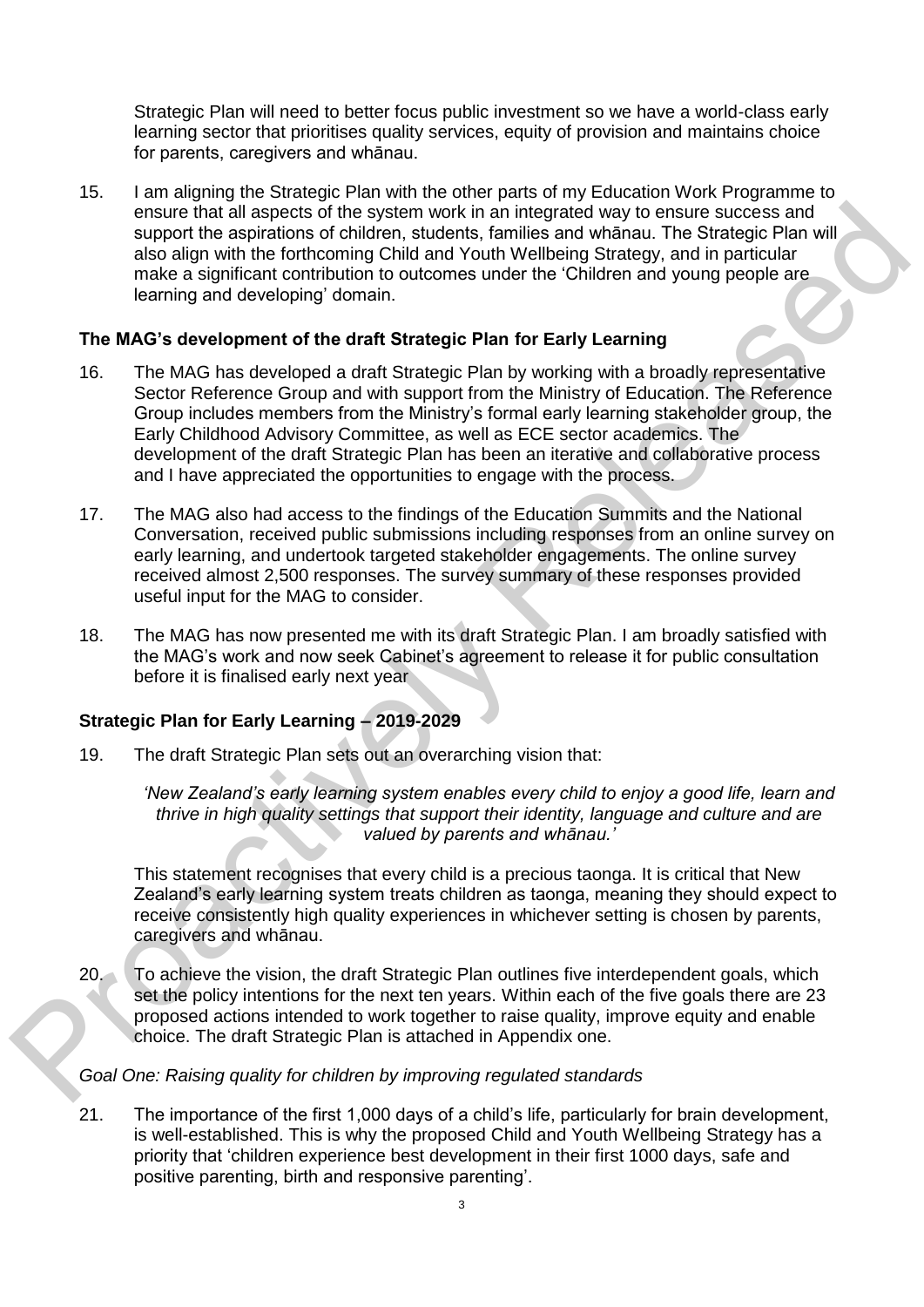- 22. Optimal development depends on high quality early social and emotional experiences. We know that almost half of the infants and toddlers in New Zealand participate in groupbased early learning yet there are reports that provision is of variable quality.
- 23. The draft Strategic Plan emphasises that regulated standards help to create the conditions for high quality practices and environments within early learning services. This raises the prospect of improved learning and developmental outcomes for all children.
- 24. Two key proposals I wish to highlight are improvements to adult:child ratios for infants and toddlers, and the move towards a 100% qualified workforce in teacher-led centres. International research indicates that having qualified teachers, at higher ratios, improves the quality and frequency of teacher-child interactions. This is linked to improvements in children's learning and development. However, New Zealand's minimum adult:child ratios for children under 3 years old compares unfavourably to other OECD jurisdictions and international best evidence. conditions for high quality practices and environments within early teaming services. This can be related to the propose the propose of the bright are increased to distribute the bright of the proposals wish to highlight a
	- 25. We are committed to a 100% qualified workforce in teacher-led centres. Almost 97% of teacher-led centres are in the 80% plus qualified teachers funding band. It is my intention to set the following targets for the move towards a 100% qualified workforce to ensure all children are experiencing the same quality interactions while in teacher-led centres:
		- 25.1. 100% of teacher-led services qualifying for the 80%+ funding band by 2022' and
		- 25.2. 60% of teacher-led services qualifying for a reinstated 100% funding band by 2022.
	- 26. These two recommendations will almost certainly require significant additional funding and substantial increases in qualified teacher numbers. Due to this impact, the MAG has suggested a staged approach to implementation to allow the sector time to respond and to minimise the fiscal impacts to the changes.
	- 27. The net effect of the recommendations in this Goal, including to increase monitoring of quality standards, may result in a reduction of the number of providers, at least in the short term. This may have some negative effects on labour market participation in the short term; however, it is my view that this is a necessary trade-off to lift the quality of early learning provision. I am interested in the consultation feedback to confirm stakeholder perceptions of the impact on children, families, and whānau particularly in relation to aspects such as labour market participation.

*Goal Two: Empowering every child by ensuring they have the resources they need to thrive* 

- 28. The draft Strategic Plan is underpinned by the notion of 'equity from the start' and recognises that early learning experiences have considerable power to influence children's life trajectories.
- 29. This Government is committed to providing all children the best possible start in life. The draft Strategic Plan identifies a particular need to ensure children's learning needs are identified quickly, and responded to in a timely way, including through additional learning support for children and support for family and whānau. This Goal aligns with the draft Disability and Learning Support Action Plan, which has strengthening early intervention services and supports as a key action.
- 30. I want this plan to support greater equity for children in our education system through funding, tools that support children's learning, and wrap-around social services. The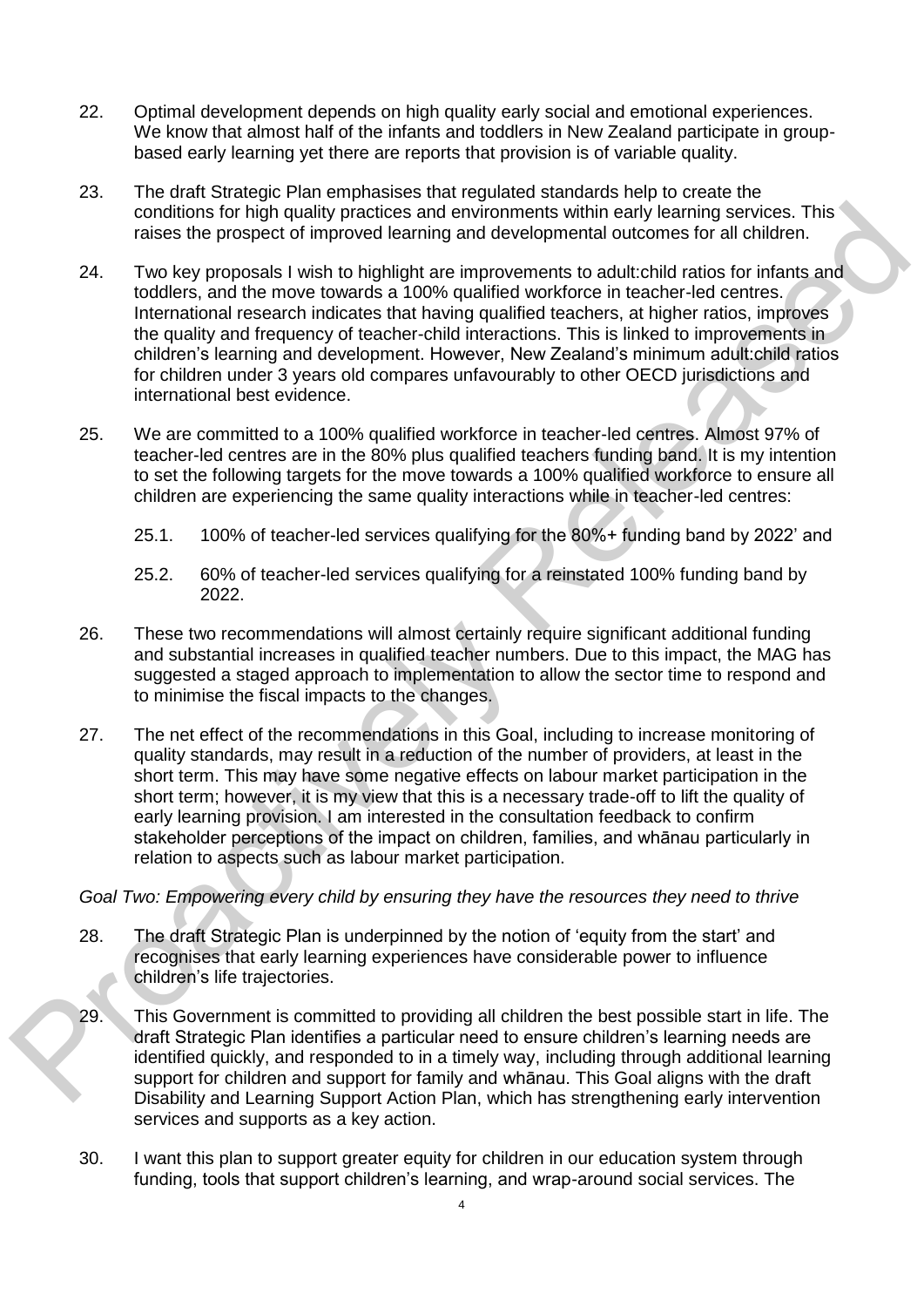proposals under this Goal should provide a strong basis for addressing inequities in how early learning provision supports children and their family and whānau. I am particularly interested in the consultation response on the sufficiency of these proposals, given the impact of early learning on a child's lifetime outcomes.

## *Goal Three: Investing in our workforce for excellence in teaching and in learning*

- 31. The proposals in the draft Strategic Plan to increase adult:child ratios and move towards 100% qualified teachers would require a larger workforce. To support this the draft Strategic Plan promotes an integrated approach to recruit, retain, grow and develop the workforce. Given the importance of early childhood development to long term wellbeing, it is my intention to support our early learning workforce to ensure all early childhood educators have the required skills to support children to achieve their developmental potential. Goal Three: Investing in our workforce for excellence in teaching and in fearing<br>
31. The proposals in the draft Strategic Plan to increase adductibit ratio and move towards<br>
100% qualified teachers would require a larger
	- 32. Goal Three contains recommendations aimed at strengthening the workforce including improving the consistency and levels of teacher salaries and conditions across the early learning sector. I expect the work in this space will be integrated with the other workforcerelated activity being undertaken by the Ministry, including the development of a workforce strategy that responds to early learning needs.

# *Goal Four: Planning provision to ensure it is valued, sufficient and diverse*

- 33. This Goal is to plan provision to ensure it is valued, sufficient and diverse. The rapid expansion of some service providers was not contemplated under existing regulatory settings and this is likely to have contributed to doubts about quality in some parts of the sector. This has led to suggestions that service supply has outstripped demand in places or not been the best provision for the needs of parents, caregivers and whānau in an area.
- 34. To address this, Goal Four proposes better managing choice by increasing the role of the Ministry in determining the entry of providers. Other recommendations include targeting governance and management support at community-based services and revising funding models for non-teacher-led service types such as playcentre.
- 35. The overall impact of some of the proposals across the draft Strategic Plan may result in an increase in the cost of operation for providers. However, I believe the proposals in this Goal for increased support for certain service types and structures would contribute to raised quality, improved equity and maintenance of parental choice. In particular, actions to co-design appropriate funding models with Te Kōhanga Reo National Trust and the Playcentre Federation offer an opportunity to sustain these highly-valued service types.

*Goal Five: Innovating and improving so that the early learning system is continuing to adapt and learn* 

- 36. The ability to innovate and improve, by drawing on new ideas and evidence of effective practice, is at the core of effective pedagogy, leadership and delivery of high quality provision. I believe there is currently limited opportunity for services to access innovation expertise and research partners to help facilitate innovation and improvement. The proposed actions under this Goal would help underpin a broad and connected early learning system that can continuously improve in these areas.
- 37. The MAG also indicated that having the government operate a small number of early learning services with associated research facilities could play a role in creating this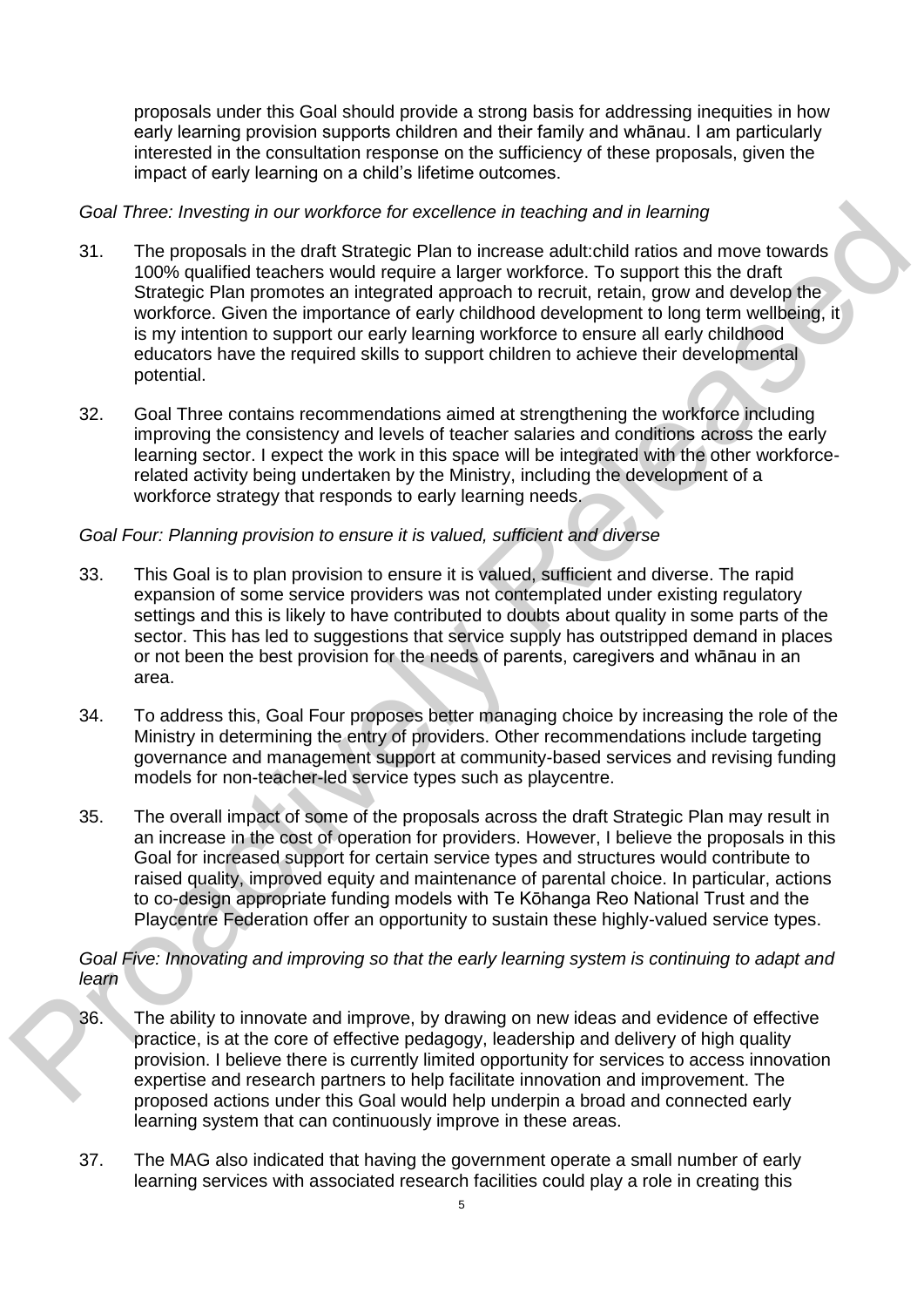learning system. I believe there is some potential for these services to contribute to our knowledge and understanding of what matters for early learning and child wellbeing; therefore, I have included a proposal to investigate this idea.

## **Proposed timeframes for implementation**

- 38. The actions in the draft Strategic Plan represent an ambitious programme of work for the next ten years. The MAG has recognised this and proposed a staged approach to the work. This will help enable effective implementation, including the phasing of funding required, and to enable the sector to respond to the additional workforce demands.
- 39. It is my view that the proposed plan for implementation and targets strikes a good balance between making the changes needed in the sector and the need to calibrate implementation. Phasing the 23 recommendations over the short, medium and longer term also allow time to take into account the range of issues being considered across the Education Work Programme and beyond, including through the Child and Youth Wellbeing Strategy and proposed Employment Strategy, that will impact on children, parents, caregivers and whānau in the early learning sector.
- 40. The success of these proposals will ultimately depend on how the sector responds. I am, therefore, especially interested in what the views of the sector and other stakeholders are on implementing the proposed plan.

## **Implications for the early learning workforce**

- 41. Implementing the draft Strategic Plan will almost certainly require substantial increases in qualified teacher numbers, with the proposed improvements to the adult:child ratios and proportions of qualified teachers placing the biggest demands on the workforce. There is a risk that there will not be enough qualified teachers to meet the demand arising from these proposals. The pressure for qualified teachers may increase inequity between high and low socio-economic groups in the short term as those services in higher socioeconomic areas may be able to more readily attract additional qualified teachers due to their ability to offer better pay and conditions financed by charging higher fees to wealthier parents. 1. The actions in the dhat Grandelphe that only the figure of the figure of the metric in the state of the MS in the MS in the MS in the MS in the MS in the West The MS in the West The MS in the West The MS in the proposed
	- 42. The draft Strategic Plan proposes a stepped implementation to mitigate this risk. This involves making provider take-up of policies voluntary and incentivised by funding in the first instance. This would be followed by regulation once the system demonstrated sufficient capacity, as well as staggering the timing for when policies would start. This is similar to the approach applied for *Pathways to the Future*, where workforce initiatives provided some improvement to teacher supply but most demand was met over time as the market signalled a need for more qualified teachers.
	- 43. I consider other recommendations regarding workforce, including options aimed at ensuring more consistent pay and conditions, are important for the capability and capacity of the workforce. They will help ensure teaching in the early learning sector is an attractive option for those already teaching and for others considering studying to teach.

# **Process for consultation and finalising the Strategic Plan**

44. It is my intention, subject to Cabinet's agreement, to release the draft Strategic Plan for public consultation from 12 November 2018 to 28 February 2019. The focus of the consultation will be on the goals and accompanying recommendations, their priority and consideration for implementation. The Ministry will conduct a survey and hold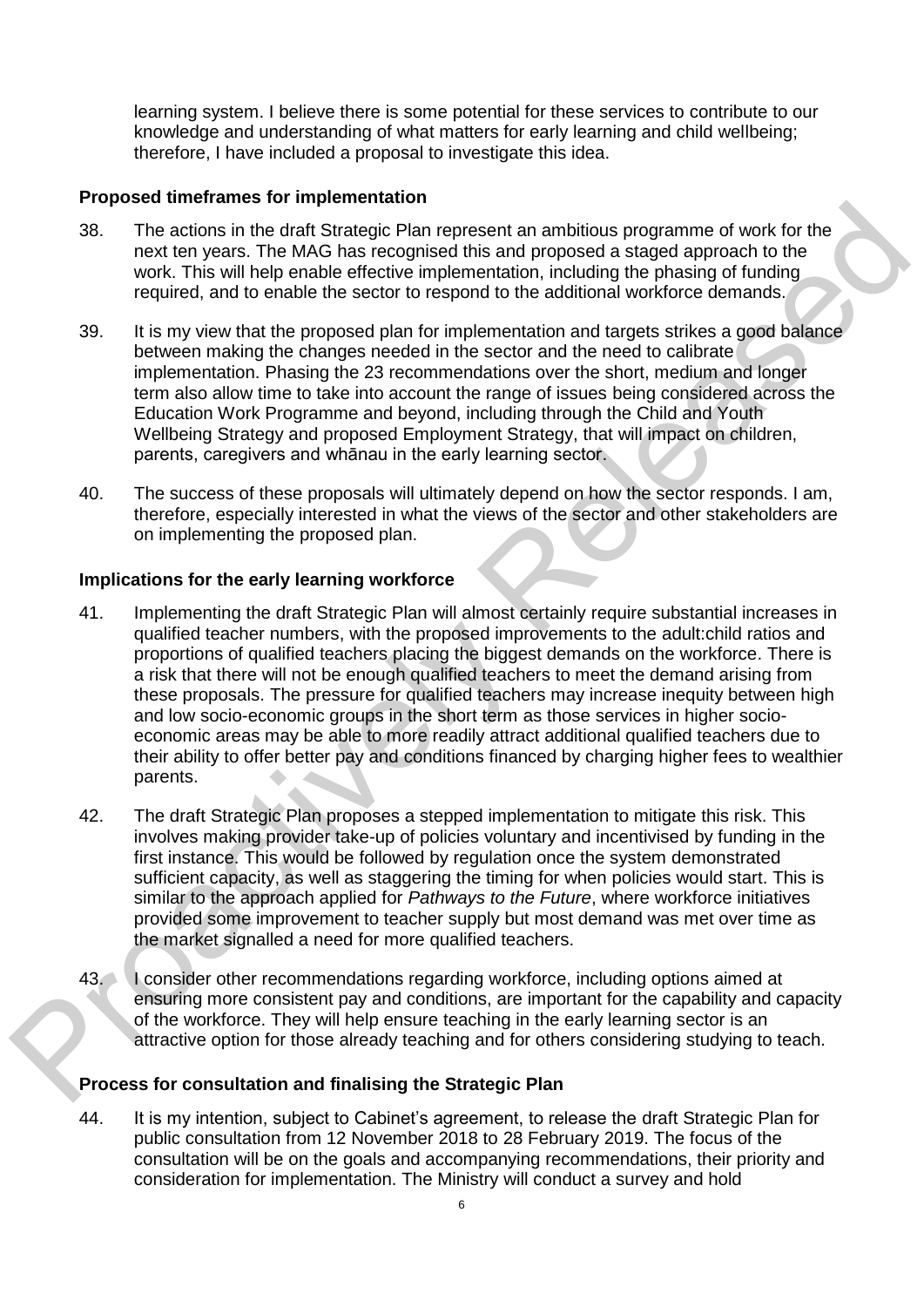approximately 45 hui across the country during late November and early December to provide the opportunity for people to discuss and provide feedback.

45. Following consultation, I intend reviewing the draft Plan in light of feedback received before I seek Cabinet approval of the final Strategic Plan in May 2019. This stage will include final consultation with the MAG and Sector Reference Group.

### **Consultation**

- 46. The Treasury, The Department of the Prime Minister and Cabinet, State Services Commission, Ministry of Social Development, Ministry of Health, Ministry of Business, Innovation and Employment, Oranga Tamariki–Ministry for Children, Ministry for Women, Te Puni Kōkiri, Ministry for Pacific Peoples, Tertiary Education Commission, New Zealand Qualifications Authority and Education Review Office have been consulted on this paper.
- 47. The Treasury agrees that there is a need to improve quality and equity in the early learning system. While some of the proposals in the draft Strategic Plan for Early Learning are likely to have a positive impact on educational quality, a number of proposals are unlikely to effectively address the Plan's objectives. There is also a significant risk of unintended impacts on labour market participation and equity. To ensure that Ministerial decision making and the consultation are fully informed, the Treasury considers that further work is needed on the case for, value and relative priority of the policy proposals presented in the paper. include final consultation with the MAG and Sector Reference Group.<br>
Comstitute Trassury, The Department of the Prime Minister and Cabinet, State Services<br>
46. The Trassury, The Department of the Prime Minister and Cabinet

#### **Financial Implications**



- 49. There are a number of other recommendations within the draft Strategic Plan that have the potential for significant fiscal implications. While it is too early in the consultation process to fully cost all proposals, the proposals with the most significant financial impact are:
	- 49.1. improving adult:child ratios,
	- 49.2. more consistent pay and conditions, and
	- 49.3. moving towards a 100%qualified workforce in teacher-led centres.
- 50. Incentivising adult:child ratios for those under 2 to a ratio of 1:4 could have a fiscal impact of approximately \$35 million per annum. This would rise to approximately \$140 million per annum to include an incentive of a ratio of 1:5 for 2 year olds. The Ministry has undertaken some initial analysis on the likely impact of ensuring more consistent pay and conditions across the early learning sector which has indicated the impact could be in the order of \$130 million per annum.
- 51. For the remainder of the recommendations Ministry officials estimate the cost could add another approximately \$170 million across the forecast period if all the options were to be progressed. The total across the full life of the Strategic Plan could be anywhere up to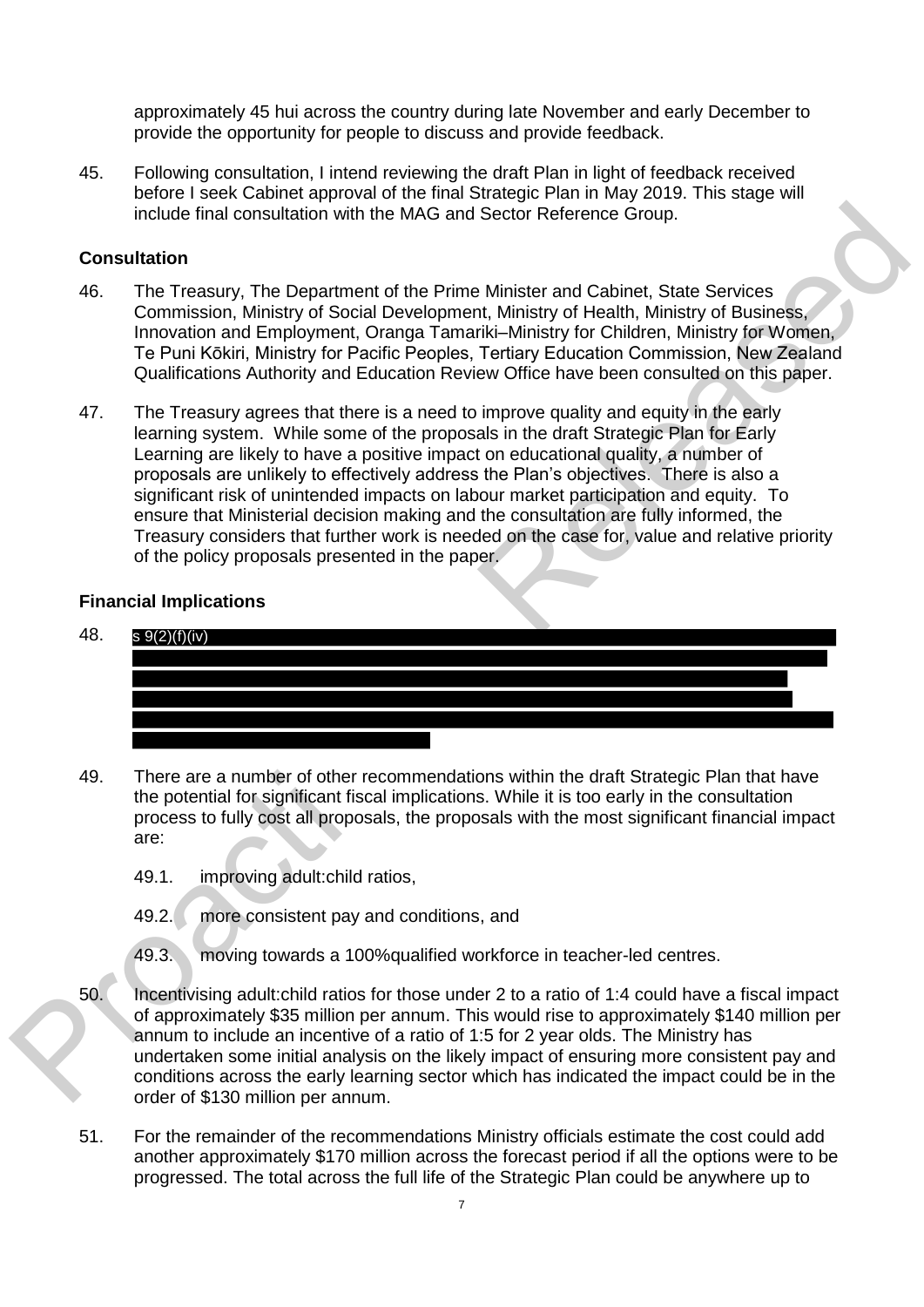\$3.5 billion across the ten years if all recommendations were to be progressed on an ambitious schedule. However, I do not intend following a set implementation timetable but, rather, progressing higher priority initiatives first as funding and fiscal conditions allow. It is worth noting that it has not been possible to cost all of the proposals in the draft Strategic Plan at this stage, so the true fiscal impact of the full plan is uncertain. I would seek approval for any funding associated with recommendations in the final Strategic Plan as part of the standard future Budget processes.

52. There is the possibility that the recommendations in the draft Strategic Plan will increase the cost of operating for early learning services, which may result in a reduction in the services available or some services passing on this cost through increases in fees to parents. I am interested to hear the views of the sector through the consultation on what they see as being the likely impact for them from the proposals in the draft Strategic Plan.

### **Legislative Implications**

53. Recommendations arising out of the final Strategic Plan are likely to require changes to the Education (Early Childhood Services) Regulations 2008 and the Education Act 1989. I will provide Cabinet with an analysis of legislative implications as changes are confirmed.

### **Impact Analysis**

54. I intend to report back to Cabinet on the results of consultation and to seek approval to a final Strategic Plan in April 2019. As part of this report back I intend to outline the relative costs and benefits of the proposals. A regulatory impact assessment will accompany this paper if required.

## **Human Rights**

55. There are no human rights implications arising from this paper. The proposals within the draft Strategic Plan support Article 29 of the UN Convention on the Rights of the Child, that education be directed to the development of the child's personality, talents, and mental and physical abilities to their fullest potential. The proposals within the draft Strategic Plan will also support parents' rights to participate in paid employment regardless of age, gender, disability or ethnicity. seek approval for any furning associated with recommendations in the final Strategic Plan<br>as part of the standard future Budget processes.<br>There is the possibility that the recommendations in the draft Strategic Plan<br>the c

#### **Gender Implications**

- 56. The early learning workforce is predominantly female (approximately 97%). The draft Strategic Plan's action to improve the pay and working conditions of the early learning workforce would therefore positively affect women. The Review of Home-based ECE also has proposals to improve educators' pay, which would also positively affect women.
- 57. Early learning services play an important role in facilitating women's labour force participation. The draft Strategic Plan has a focus on raising quality, which may mean a reduction in poor quality services in the short term. This could negatively affect women's labour market participation in the short term, though would have longer term benefits for their children. The Review of Home-based ECE proposals have a similar direction in raising quality, which could have similar short-term impacts as the Strategic Plan.

## **Treaty of Waitangi implications**

58. I am aware that policy changes arising from *Pathways to the Future* were at least partly responsible for the claim taken by Te Kōhanga Reo National Trust to the Waitangi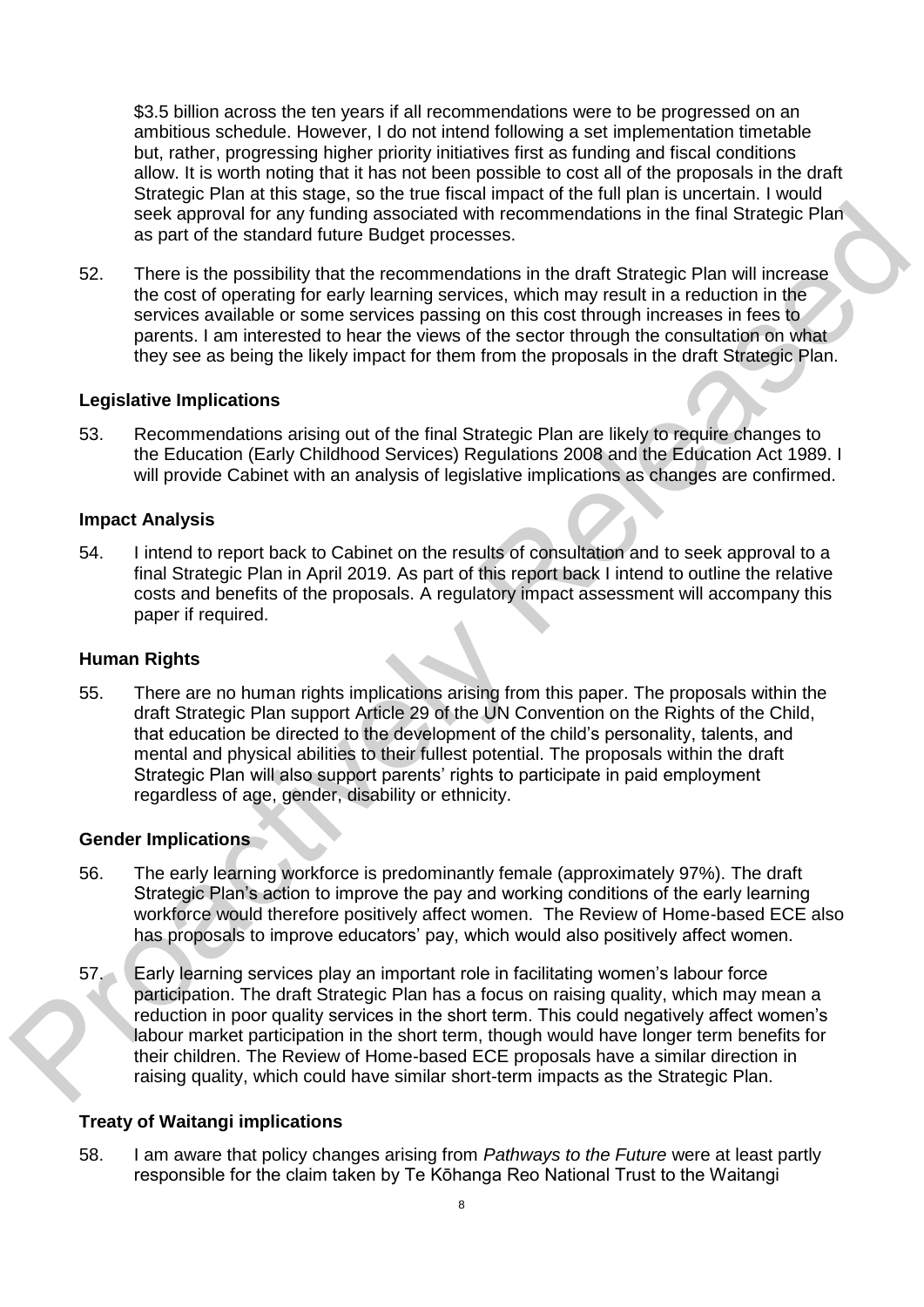Tribunal in 2011. Work currently being led by the Minister for Crown/Maori Relations is focusing on responding to the issues and recommendations canvassed by the Tribunal. I am open to the possibility that kōhanga reo have more distinct recognition within the early learning sector for its particular set of roles and aspirations.

- 59. Considerable care will be needed as policy is developed around each recommendation to ensure that due regard is given to principles of active protection and equity for Māori.
- 60. The transition period of some of the Strategic Plan's actions may increase inequity between high and low socio-economic groups in the short term. For example, incentivising 100% qualified teachers through higher funding may draw teachers away from services in low socio-economic areas. In general, services in low socio-economic areas have greater difficulty recruiting and retaining teachers when demand increases above available supply. This could disproportionately affect Māori, as well as Pacific Island and refugee communities, who are overrepresented in low socio-economic areas. 59. Considerable care will be needed as poice; is developed around each recommendation to<br>ensure that due regard is given to principles of actions may increase inequity<br>for the transition period of some of the Strategic Pl

## **Disability Perspective**

61. The Ministry of Education will engage with groups representing children with disabilities, and will also link in with results of consultation for the Disability and Learning Support Action Plan, to understand how the proposed policy changes may affect children with disabilities.

#### **Publicity**

62. I intend to publicly announce the launch of the consultation period which will be accompanied by a press release.

#### **Proactive Release**

63. I intend to proactively release this Cabinet paper alongside the draft Strategic Plan. Any information which may need to be withheld will be done so in line with the provisions of the Official Information Act 1982.

## **Recommendations**

The Minister of Education recommends that the Committee:

- 1. **note** that on 3 April 2018, Cabinet agreed to the scope and process for the development of a ten year strategic plan for early learning
- 2. **note** that the Ministerial Advisory Group have developed a draft Strategic Plan for Early Learning using a wide range of sources and working alongside a broadly representative Sector Reference Group
- 3. **note** that the draft Strategic Plan aligns with the forthcoming Child and Youth Wellbeing **Strategy**
- 4. **note** that the draft Strategic Plan consists of the below five interdependent goals which set the policy intentions for the next ten years:
	- 4.1. raising quality for children by improving regulated standards
	- 4.2. empowering every child by ensuring they have the resources they need to thrive